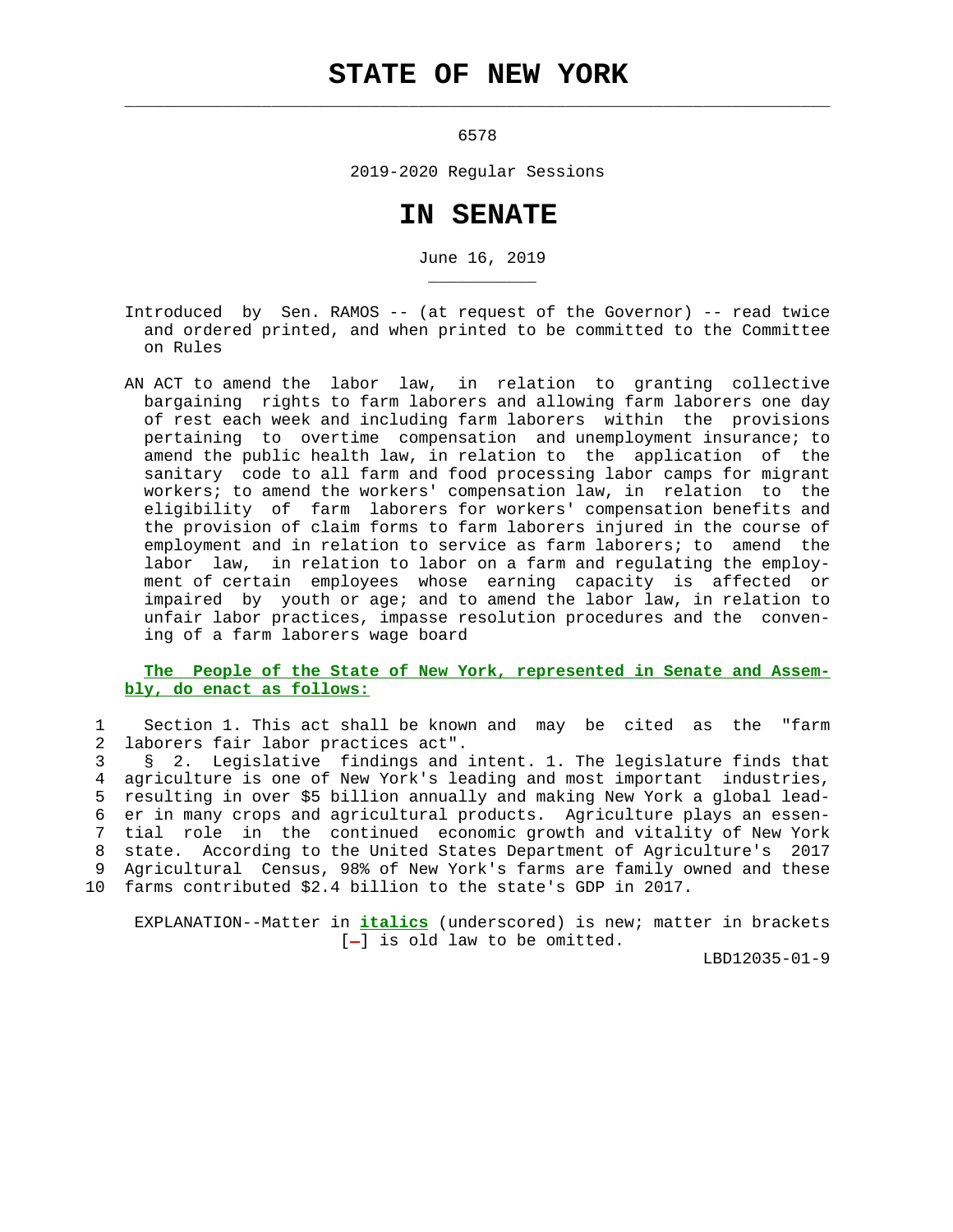1 2. The legislature further finds that the success of New York's robust 2 agriculture industry is due to the collaborative work between farmers 3 and farm laborers. However, farm laborers are one of the few classes of 4 employees that are not covered by the Federal Fair Labor Standards Act 5 or the National Labor Relations Act (NLRA), denying these valuable 6 employees the same basic labor protections and the right to collective 7 bargaining that almost all other private sector workers enjoy. Despite 8 regularly working 50, 60, 70 or even more hours a week doing arduous and<br>9 difficult work, often with heavy equipment, pesticides, fertilizers and difficult work, often with heavy equipment, pesticides, fertilizers and 10 other dangerous materials and in sometimes hazardous situations, farm 11 laborers remain excluded from collective bargaining statutes and the 12 right to a day of rest, overtime and other labor protections that are in 13 place at the state and/or federal level for other workers.

 14 3. The legislature further finds that this industry is subject to 15 unique and unpredictable factors including climate and weather, pricing 16 and market requirements, seasonal harvests, immigration, and various 17 federal and state laws, rules and regulations that directly impact farm- 18 ers and require a unique balance and application of traditional labor 19 protections to ensure farm laborers have a voice in their own terms and 20 conditions of employment and access to basic labor protections while 21 also creating adaptability and responsiveness to the unique circum stances of farm operations.

 23 4. The legislature further finds that the labor standards included in 24 this bill are intended solely for the purposes of transitioning into a 25 modern structure of rights and benefits for farm laborers that achieve 26 harmonious labor relations and stability of operations in the agricul- 27 tural industry and are not intended for any other industry or sector of 28 the economy.

 29 § 3. Paragraph (a) of subdivision 3 of section 701 of the labor law, 30 as amended by chapter 43 of the laws of 1989, is amended and a new para- 31 graph (c) is added to read as follows:

 32 (a) The term "employees" includes but is not restricted to any indi- 33 vidual employed by a labor organization; any individual whose employment 34 has ceased as a consequence of, or in connection with, any current labor 35 dispute or because of any unfair labor practice, and who has not 36 obtained any other regular and substantially equivalent employment; and 37 shall not be limited to the employees of a particular employer, unless 38 the article explicitly states otherwise, but shall not include any indi- 39 vidual employed by his parent or spouse or in the domestic service of 40 and directly employed, controlled and paid by any person in his home, 41 any individual whose primary responsibility is the care of a minor child 42 or children and/or someone who lives in the home of a person for the 43 purpose of serving as a companion to a sick, convalescing or elderly 44 person or any individuals employed only for the duration of a labor 45 dispute, [**or any individuals employed as farm laborers**] or[**,**] any indi- 46 vidual who participates in and receives rehabilitative or therapeutic 47 services in a charitable non-profit rehabilitation facility or sheltered 48 workshop or any individual employed in a charitable non-profit rehabili- 49 tation facility or sheltered workshop who has received rehabilitative or 50 therapeutic services and whose capacity to perform the work for which he 51 is engaged is substantially impaired by physical or mental deficiency or 52 injury.

**(c) The term "employee" shall also include farm laborers. "Farm labor- ers" shall mean any individual engaged or permitted by an employer to work on a farm, except the parent, spouse, child, or other member of the employer's immediate family.**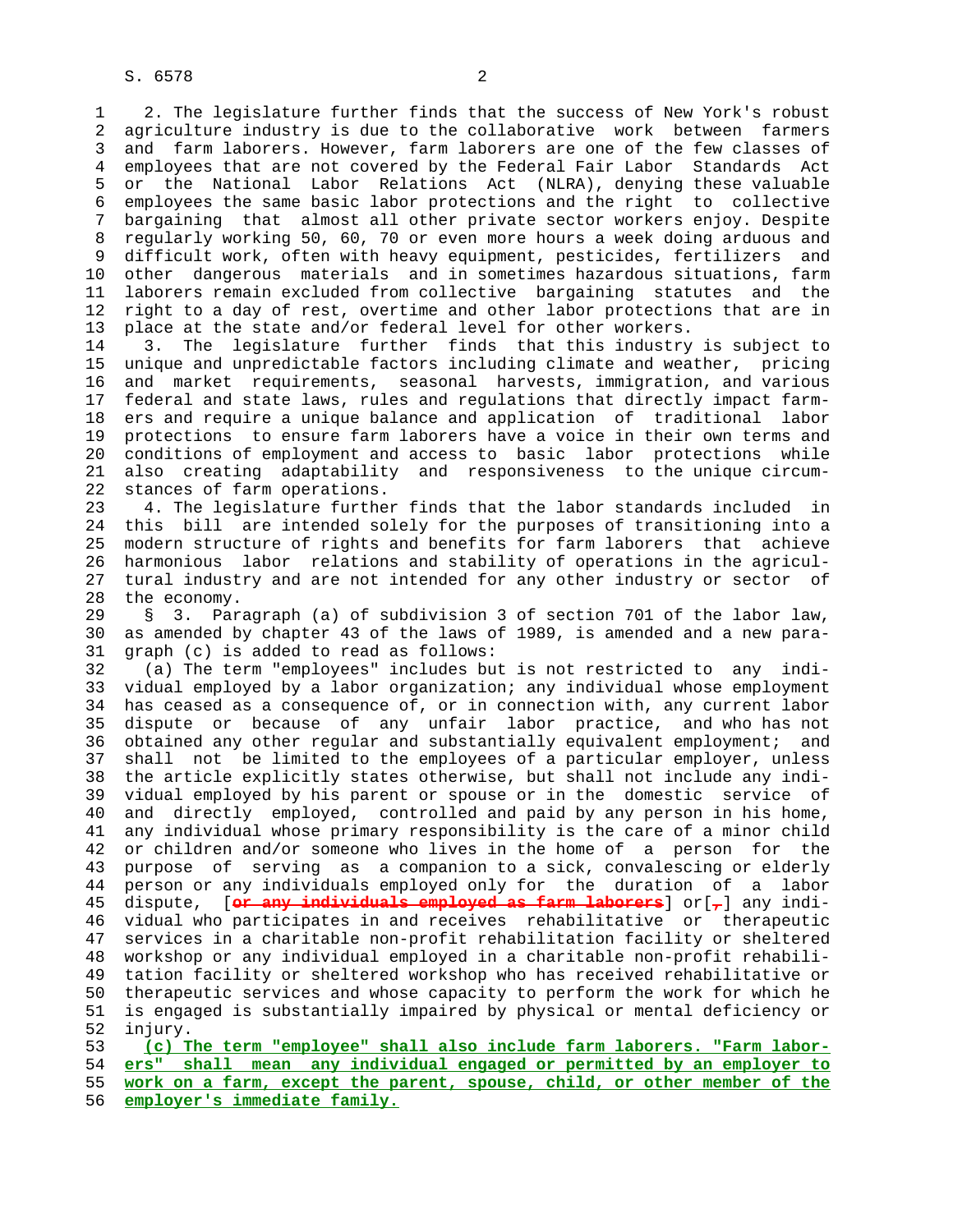| 1  | § 4. Subdivision 1 of section 161 of the labor law<br>is amended by       |
|----|---------------------------------------------------------------------------|
| 2  | adding a new undesignated paragraph to read as follows:                   |
| 3  | Every person employed as a farm laborer shall be allowed at least         |
| 4  | twenty-four consecutive hours of rest in each and every calendar week.    |
| 5  | This requirement shall not apply to the parent, child, spouse or other    |
| 6  | member of the employer's immediate family. Twenty-four consecutive        |
| 7  | hours spent at rest because of circumstances, such as weather or crop     |
| 8  | conditions, shall be deemed to constitute the rest required by this       |
| 9  | paragraph. No provision of this paragraph shall prohibit a farm laborer   |
| 10 | from voluntarily agreeing to work on such day of rest required by this    |
| 11 | paragraph, provided that the farm laborer is compensated at an overtime   |
| 12 | rate which is at least one and one-half times the laborer's regular rate  |
| 13 | of pay for all hours worked on such day of rest. The term "farm labor"    |
| 14 | shall include all services performed in agricultural employment in        |
| 15 | connection with cultivating the soil, or in connection with raising or    |
| 16 | harvesting of agricultural commodities, including the raising, shearing,  |
| 17 | caring for and management of livestock, poultry or dairy. The day of      |
| 18 | rest authorized under this subdivision should, whenever possible, coin-   |
| 19 | cide with the traditional day reserved by the farm laborer for religious  |
| 20 | worship.                                                                  |
| 21 | 5. Paragraphs b and d of subdivision 2 of section 161 of the labor<br>S   |
| 22 | law, as amended by chapter 281 of the laws of 1941, are amended to read   |
| 23 | as follows:                                                               |
| 24 | Employees in [dairies, creameries, ] milk condenseries, milk powder<br>b. |
| 25 | factories, milk sugar factories, milk shipping stations, butter and       |
| 26 | factories, ice cream manufacturing plants and milk bottling<br>cheese     |
| 27 | plants, where not more than seven persons are employed;                   |
| 28 | d. Employees whose duties include not more than three hours' work on      |
| 29 | Sunday in setting sponges in bakeries, [aaring for live animals,] main-   |
| 30 | taining fires, or making necessary repairs to boilers or machinery.       |
| 31 | § 6. The labor law is amended by adding a new section 163-a to read as    |
| 32 | follows:                                                                  |
| 33 | § 163-a. Farm laborers. No person or corporation operating a farm         |
| 34 | shall require any employee to work more than sixty hours in any calendar  |
| 35 | week; provided, however, that any overtime work performed by a farm       |
| 36 | laborer shall be at a rate which is at least one and one-half times the   |
| 37 | laborer's reqular rate of pay. No wage order subject to the provisions    |
| 38 | of this chapter shall be applicable to a farm laborer other than a wage   |
| 39 | order established pursuant to section six hundred seventy-four or six     |
| 40 | hundred seventy-four-a of this chapter.                                   |
| 41 | § 7. The opening paragraph of paragraph (a) of subdivision 6 of           |
| 42 | section 511 of the labor law, as amended by chapter 675 of the laws of    |
| 43 | 1977, is amended to read as follows:                                      |
| 44 | The term "employment" [does not include] includes agricultural labor      |
| 45 | [unless it is covered pursuant to section five hundred sixty-four]. The   |
| 46 | term "agricultural labor" includes all service performed:                 |
| 47 | § 8. Section 564 of the labor law, as added by chapter 675 of the laws    |
| 48 | of 1977, is amended to read as follows:                                   |
| 49 | § 564. Agricultural labor crew leaders. [1. Coverage. (a) Notwith-        |
| 50 | standing the provisions of section five hundred sixty of this article,    |
| 51 | an employer of persons engaged in agricultural labor shall become liable  |
| 52 | for contributions under this article if the employer:                     |
| 53 | (1) has paid cash remuneration of twenty thousand dollars or more in      |
| 54 | any calendar quarter to persons employed in agricultural labor, and such  |
| 55 | liability shall commence on the first day of such quarter, or             |
|    |                                                                           |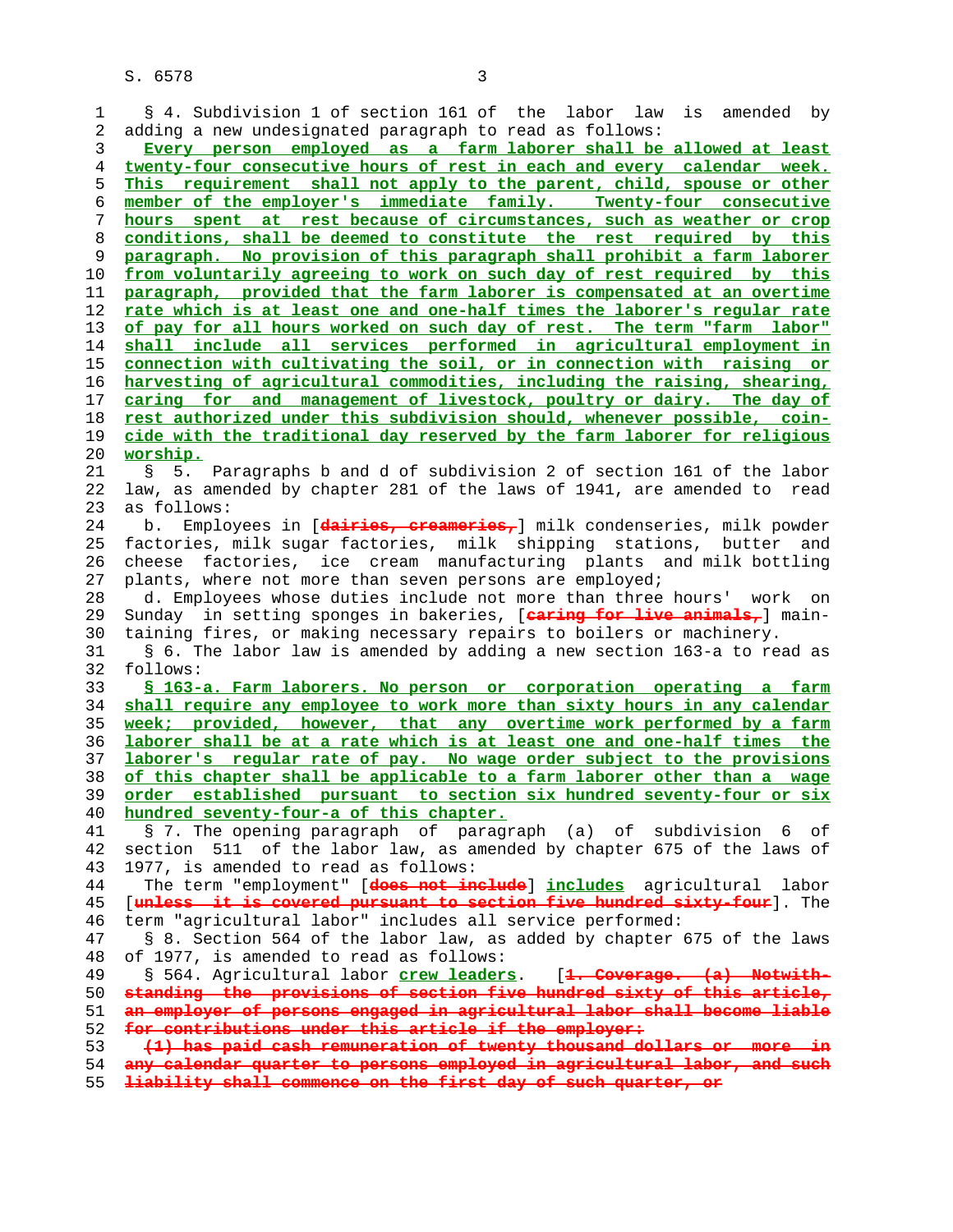| 1  | (2) has employed in agricultural labor ten or more persons on each of                      |
|----|--------------------------------------------------------------------------------------------|
| 2  | twenty days during a calendar year or the preceding calendar year, each                    |
| 3  | day being in a different calendar week, and the liability shall in such                    |
| 4  | event commence on the first day of the calendar year, or                                   |
| 5  | (3) is liable for the tax imposed under the federal unemployment tax                       |
| 6  | act as an employer of agricultural labor and the liability shall in such                   |
| 7  | event commence on the first day of the calendar quarter in such calendar                   |
| 8  | year when he first paid remuneration for agricultural labor in this                        |
| 9  | state.                                                                                     |
| 10 | (b) An employer who becomes liable for contributions under paragraph                       |
| 11 | (a) of this subdivision shall cease to be liable as of the first day of                    |
| 12 | a calendar quarter next following the filing of a written application                      |
| 13 | provided the commissioner finds that the employer:                                         |
| 14 | (1) has not paid to persons employed in agricultural labor cash remun-                     |
| 15 | eration of twenty thousand dollars or more in any of the eight calendar                    |
| 16 | quarters preceding such day, and                                                           |
| 17 | (2) has not employed in agricultural labor ten or more persons on each                     |
| 18 | of twenty days during the current or the preceding calendar year, each                     |
| 19 | day being in a different week, and                                                         |
| 20 | (3) is not liable for the tax imposed under the federal unemployment                       |
| 21 | tax act as an employer of agricultural labor.                                              |
| 22 | 2. Crew leader. Whenever a person renders services as a member of a                        |
| 23 | crew which is paid and furnished by the crew leader to perform services                    |
| 24 | in agricultural labor for another employer, such other employer shall,                     |
| 25 | for the purpose of this article, be deemed to be the employer of such                      |
| 26 | person, unless:                                                                            |
| 27 | leader holds a valid certificate of registration<br>$\left[\frac{a}{a}\right]$ 1. the crew |
| 28 | under the federal farm labor contractor registration act of nineteen                       |
| 29 | hundred sixty-three or substantially all the members of the crew operate                   |
| 30 | maintain tractors, mechanized harvesting or [eropdusting] crop dust-<br>or                 |
| 31 | ing machinery or any other mechanized equipment which is provided by the                   |
| 32 | crew leader, and                                                                           |
| 33 | [(b)] 2. the crew leader is not an employee of such other employer and                     |
| 34 | has not entered into a written agreement with such employer under which                    |
| 35 | he is designated as an employee.                                                           |
| 36 | 9. Paragraph (m) of subdivision 5 of section 225 of the public<br>S.                       |
| 37 | health law, as amended by section 51 of part A of chapter 58 of the laws                   |
| 38 | of 2010, is amended to read as follows:                                                    |
| 39 | (m) require that application be made for a permit to operate a farm or                     |
| 40 | food processing labor camp as defined in the sanitary code; authorize                      |
| 41 | appropriate officers or agencies to issue such a permit when the appli-                    |
| 42 | cant is in compliance with the established regulations; prescribe stand-                   |
| 43 | ards for living quarters at farm and food processing labor camps,                          |
| 44 | including provisions for sanitary conditions; light, air, and safety;                      |
| 45 | protection from fire hazards; maintenance; and such other matters as may                   |
| 46 | be appropriate for security of life or health, provided however, that                      |
| 47 | the provisions of the sanitary code established pursuant to<br>the                         |
| 48 | provisions hereof shall apply to all farm and food processing labor                        |
| 49 | camps intended to house migrant workers and which are occupied [by five                    |
| 50 | or more persons]. In the preparation of such regulations, the public                       |
| 51 | health and health planning council may request and shall receive techni-                   |
| 52 | cal assistance from the board of standards and appeals of the state                        |
| 53 | department of labor and the state building code commission. Such regu-                     |
| 54 | lation shall be enforced in the same manner as are other provisions of                     |
| 55 | the sanitary code;                                                                         |
|    |                                                                                            |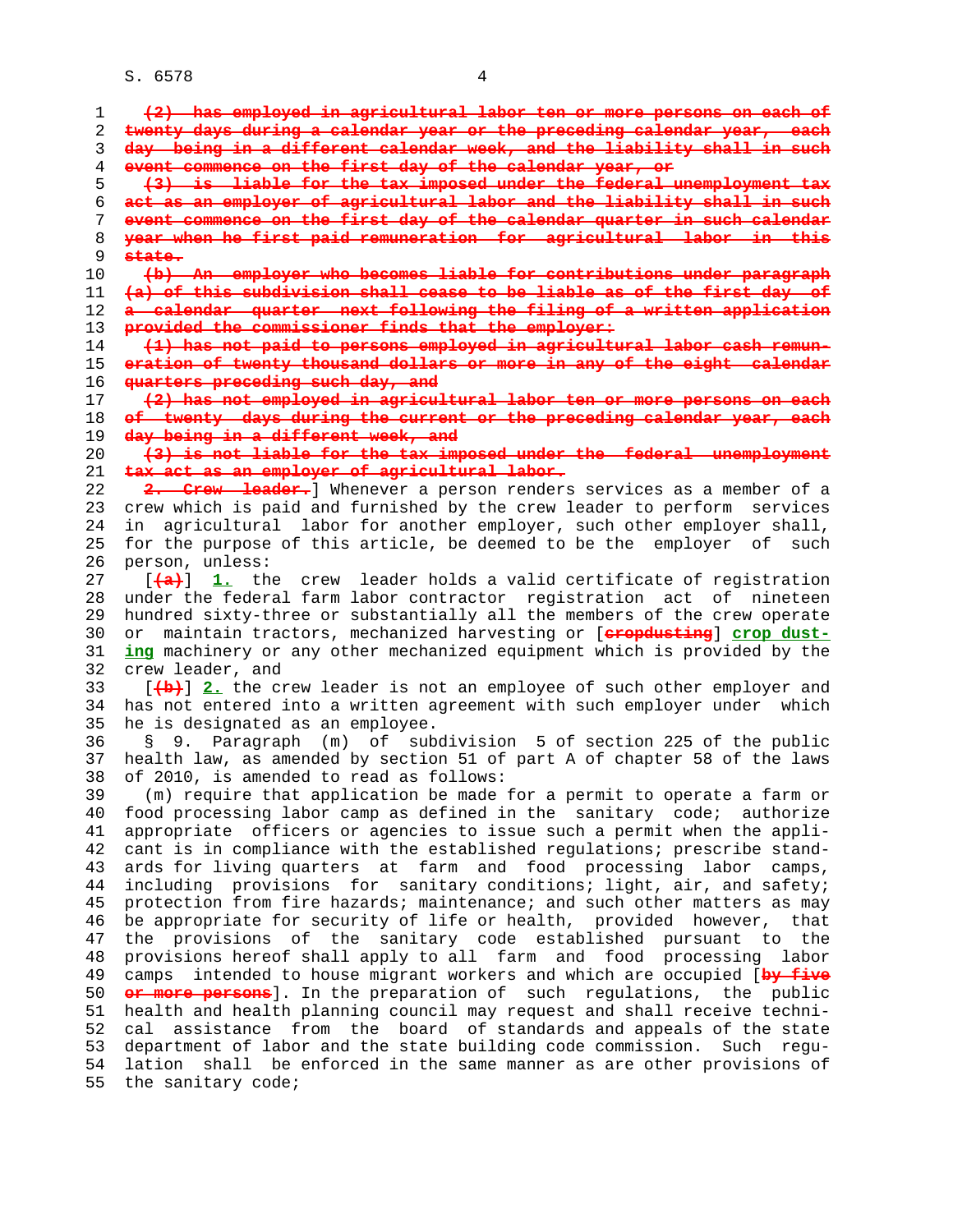1 § 10. Groups 14-a and 14-b of subdivision 1 of section 3 of the work- 2 ers' compensation law, Group 14-a as amended by chapter 233 of the laws 3 of 1961 and Group 14-b as added by chapter 646 of the laws of 1966, are 4 amended to read as follows:

 5 Group 14-a. On and after January first, nineteen hundred sixty-two, 6 any other employment in a trade, business, or occupation carried on by 7 the employer for pecuniary gain in which one or more employees [**other** 8 **than farm laborers**] are employed.

 9 Group 14-b. Employment as a farm laborer as provided herein. A farmer 10 shall provide coverage under this chapter for all farm laborers 11 [**employed during any part of the twelve consecutive months beginning** 12 **April first of any calendar year preceded by a calendar year in which** 13 **the cash remuneration paid to all farm laborers aggregated twelve** 14 **hundred dollars or more**].

 15 § 11. Section 51 of the workers' compensation law, as amended by 16 chapter 561 of the laws of 2003, is amended to read as follows:

 17 § 51. Posting of notice regarding compensation. Every employer who has 18 complied with section fifty of this article shall post and maintain in a 19 conspicuous place or places in and about his place or places of business 20 typewritten or printed **in English and Spanish** notices in form prescribed 21 by the chairman, stating the fact that he has complied with all the 22 rules and regulations of the chairman and the board and that he has 23 secured the payment of compensation to his employees and their depen- 24 dents in accordance with the provisions of this chapter, but failure to 25 post such notice as herein provided shall not in any way affect the 26 exclusiveness of the remedy provided for by section eleven of this chap- 27 ter. Every employer who owns or operates automotive or horse-drawn vehi- 28 cles and has no minimum staff of regular employees required to report 29 for work at an established place of business maintained by such employer 30 and every employer who is engaged in the business of moving household 31 goods or furniture shall post such notices in each and every vehicle 32 owned or operated by him. Failure to post or maintain such notice in any 33 of said vehicles shall constitute presumptive evidence that such employ- 34 er has failed to secure the payment of compensation. The chairman may 35 require any employer to furnish a written statement at any time showing 36 the stock corporation, mutual corporation or reciprocal insurer in which 37 such employer is insured or the manner in which such employer has 38 complied with any provision of this chapter. Failure for a period of ten 39 days to furnish such written statement shall constitute presumptive 40 evidence that such employer has neglected or failed in respect of any of 41 the matters so required. Any employer who fails to comply with the 42 provisions of this section shall be required to pay to the board a fine 43 of [**up to two hundred fifty**] **five hundred** dollars for each violation, in 44 addition to any other penalties imposed by law to be deposited into the 45 uninsured employers' fund.

 46 § 12. The workers' compensation law is amended by adding a new section 47 110-b to read as follows:

**§ 110-b. Reporting of injuries to employer. Every farm labor contrac- tor, foreman or supervisor of farm laborers who has notice of any injury to a farm laborer incurred during the course of employment shall be required to inform the employer, owner or operator of a farm of any such** 52 **injury.**

 53 § 13. The opening paragraph of section 120 of the workers' compen- 54 sation law, as amended by section 31 of part SS of chapter 54 of the 55 laws of 2016, is amended to read as follows: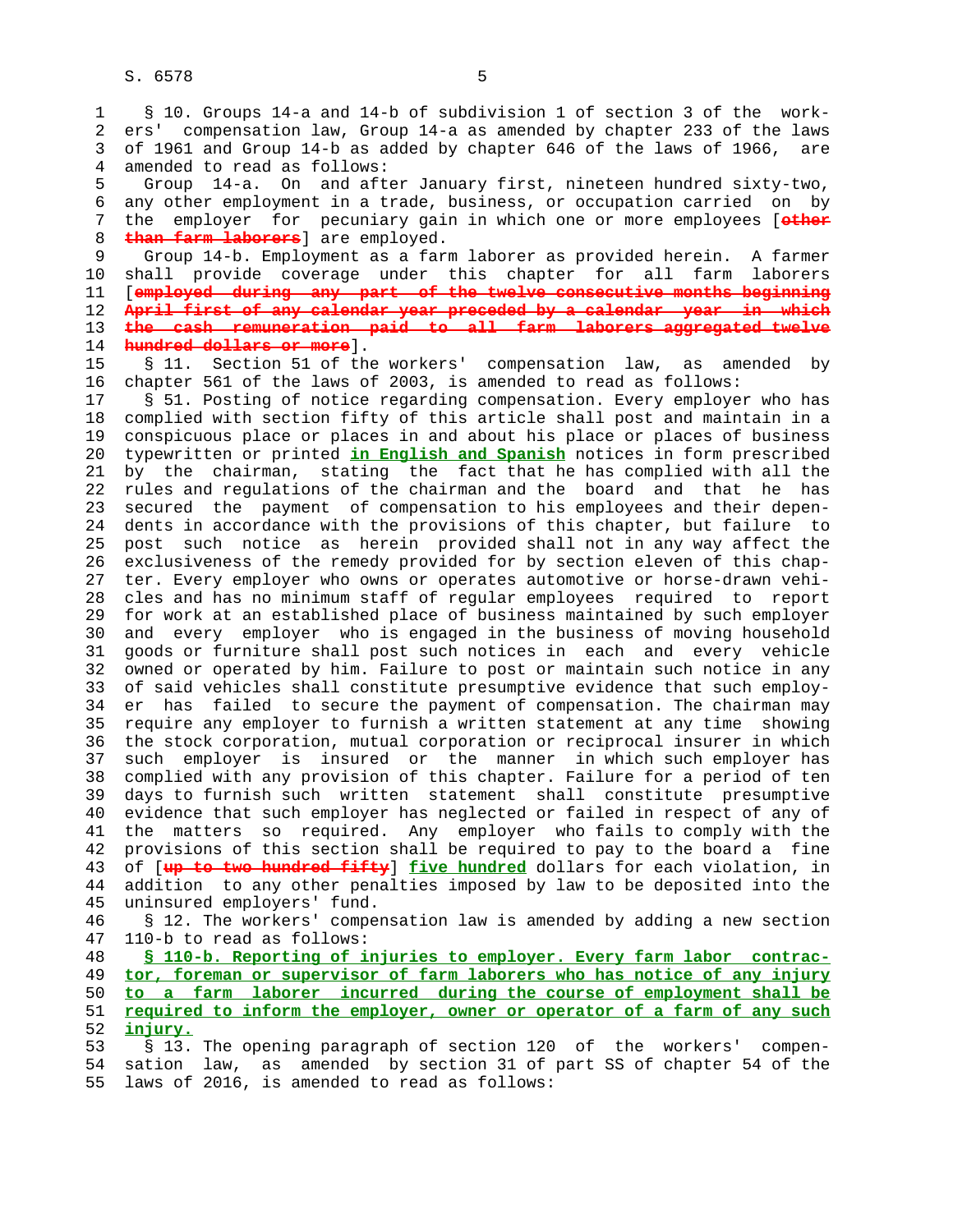1 It shall be unlawful for any employer or his or her duly authorized 2 agent to discharge or fail to reinstate pursuant to section two hundred 3 three-b of this chapter, or in any other manner discriminate against an 4 employee as to his or her employment because such employee has claimed 5 or attempted to claim compensation from such employer, **requested a claim** 6 **form for injuries received in the course of employment,** or claimed or 7 attempted to claim any benefits provided under this chapter or because 8 he or she has testified or is about to testify in a proceeding under<br>9 this chapter and no other valid reason is shown to exist for such action this chapter and no other valid reason is shown to exist for such action 10 by the employer. 11 § 14. The opening paragraph of paragraph A of subdivision 6 of section 12 201 of the workers' compensation law, as amended by chapter 481 of the 13 laws of 2010, is amended to read as follows: 14 "Employment" means employment in any trade, business or occupation 15 carried on by an employer, except that the following shall not be deemed 16 employment under this article: services performed for the state, a 17 municipal corporation, local governmental agency, other political subdi- 18 vision or public authority; employment subject to the federal railroad 19 unemployment insurance act; service performed on or as an officer or 20 member of the crew of a vessel on the navigable water of the United 21 States or outside the United States; [**service as farm laborers;**] casual 22 employment and the first forty-five days of extra employment of employ- 23 ees not regularly in employment as otherwise defined herein; service as 24 golf caddies; and service during all or any part of the school year or 25 regular vacation periods as a part-time worker of any person actually in 26 regular attendance during the day time as a student in an elementary or 27 secondary school. The term "employment" shall include domestic or 28 personal work in a private home. The term "employment" shall not include 29 the services of a licensed real estate broker or sales associate if it 30 be proven that (a) substantially all of the remuneration (whether or not 31 paid in cash) for the services performed by such broker or sales associ- 32 ate is directly related to sales or other output (including the perform- 33 ance of services) rather than to the number of hours worked; (b) the 34 services performed by the broker or sales associate are performed pursu- 35 ant to a written contract executed between such broker or sales associ- 36 ate and the person for whom the services are performed within the past 37 twelve to fifteen months; and (c) the written contract provided for in 38 subparagraph (b) of this paragraph was not executed under duress and

 40 § 15. The opening paragraph of subdivision 5 of section 651 of the 41 labor law, as amended by chapter 503 of the laws of 2016, is amended to 42 read as follows:

39 contains the following provisions:

 43 "Employee" includes any individual employed or permitted to work by an 44 employer in any occupation, but shall not include any individual who is 45 employed or permitted to work: (a) on a casual basis in service as a 46 part time baby sitter in the home of the employer; (b) [**in labor on a** 47 **farm; (c)**] in a bona fide executive, administrative, or professional 48 capacity; [**(d)**] **(c)** as an outside salesman; [**(e)**] **(d)** as a driver 49 engaged in operating a taxicab; [**(f)**] **(e)** as a volunteer, learner or 50 apprentice by a corporation, unincorporated association, community 51 chest, fund or foundation organized and operated exclusively for reli- 52 gious, charitable or educational purposes, no part of the net earnings 53 of which inures to the benefit of any private shareholder or individual; 54 [**(g)**] **(f)** as a member of a religious order, or as a duly ordained, 55 commissioned or licensed minister, priest or rabbi, or as a sexton, or 56 as a christian science reader; [**(h)**] **(g)** in or for such a religious or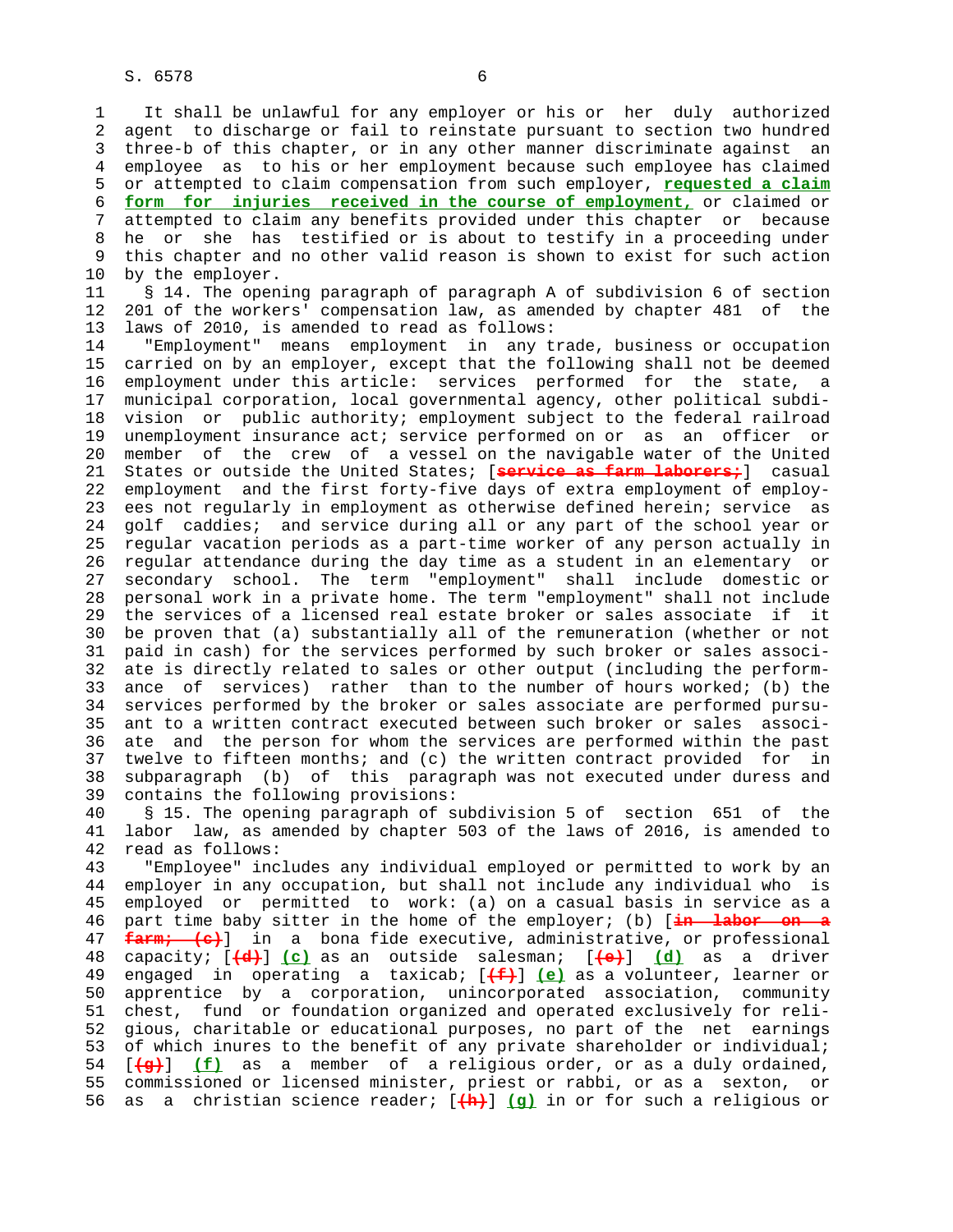1 charitable institution, which work is incidental to or in return for 2 charitable aid conferred upon such individual and not under any express 3 contract of hire; [**(i)**] **(h)** in or for such a religious, educational or 4 charitable institution if such individual is a student; [**(j)**] **(i)** in or 5 for such a religious, educational or charitable institution if the earn- 6 ing capacity of such individual is impaired by age or by physical or 7 mental deficiency or injury; [**(k)**] **(j)** in or for a summer camp or 8 conference of such a religious, educational or charitable institution<br>9 for not more than three months annually;  $[4.1]$  (k) as a staff counselor for not more than three months annually;  $[\frac{1}{2}]$   $\underline{k}$  as a staff counselor 10 in a children's camp; [**(m)**] **(l)** in or for a college or university 11 fraternity, sorority, student association or faculty association, no 12 part of the net earnings of which inures to the benefit of any private 13 shareholder or individual, and which is recognized by such college or 14 university, if such individual is a student; [**(n)**] **(m)** by a federal, 15 state or municipal government or political subdivision thereof; [**(o)**] 16 **(n)** as a volunteer at a recreational or amusement event run by a busi- 17 ness that operates such events, provided that no single such event lasts 18 longer than eight consecutive days and no more than one such event 19 concerning substantially the same subject matter occurs in any calendar 20 year, where (1) any such volunteer shall be at least eighteen years of 21 age, (2) a business seeking coverage under this paragraph shall notify 22 every volunteer in writing, in language acceptable to the commissioner, 23 that by volunteering his or her services, such volunteer is waiving his 24 or her right to receive the minimum wage pursuant to this article, and 25 (3) such notice shall be signed and dated by a representative of the 26 business and the volunteer and kept on file by the business for thirty- 27 six months; or [**(p)**] **(o)** in the delivery of newspapers or shopping news 28 to the consumer by a person who is not performing commercial goods 29 transportation services for a commercial goods transportation contractor 30 within the meaning of article twenty-five-C of this chapter. The exclu- 31 sions from the term "employee" contained in this subdivision shall be as 32 defined by regulations of the commissioner.

 33 § 16. Subdivision 1 of section 674 of the labor law, as added by chap- 34 ter 552 of the laws of 1969, is amended to read as follows:

 35 1. The commissioner may promulgate such regulations as he deems appro- 36 priate to carry out the purposes of this article and to safeguard mini- 37 mum wage standards. Such regulations may include, but are not limited 38 to, the defining of the circumstances or conditions for the acceptance 39 of non-hourly rates and piece rates as equivalent to the minimum hourly 40 rates established by this article. Such regulations also may include, 41 but are not limited to, waiting time and call-in pay rates; wage 42 provisions governing guaranteed earnings during specified periods of 43 work; allowances for meals, lodging, and other items, services and 44 facilities when furnished by the employer; [**and the employment of indi-** 45 **viduals whose earning capacity is affected or impaired by youth or age,**] 46 or by physical or mental deficiency or injury, under special certif- 47 icates issued by the commissioner, at such wages lower than the minimum 48 wage established by this article and for such period as shall be 49 prescribed in such regulations.

 50 § 17. Subdivision 2 of section 701 of the labor law, as amended by 51 chapter 43 of the laws of 1989, is amended to read as follows:

 52 2. **(a)** The term "employer" includes any person acting on behalf of or 53 in the interest of an employer, directly or indirectly, with or without 54 his knowledge, and shall include any person who is the purchaser of 55 services performed by a person described in paragraph (b) of subdivision 56 three of this section, but a labor organization or any officer or agent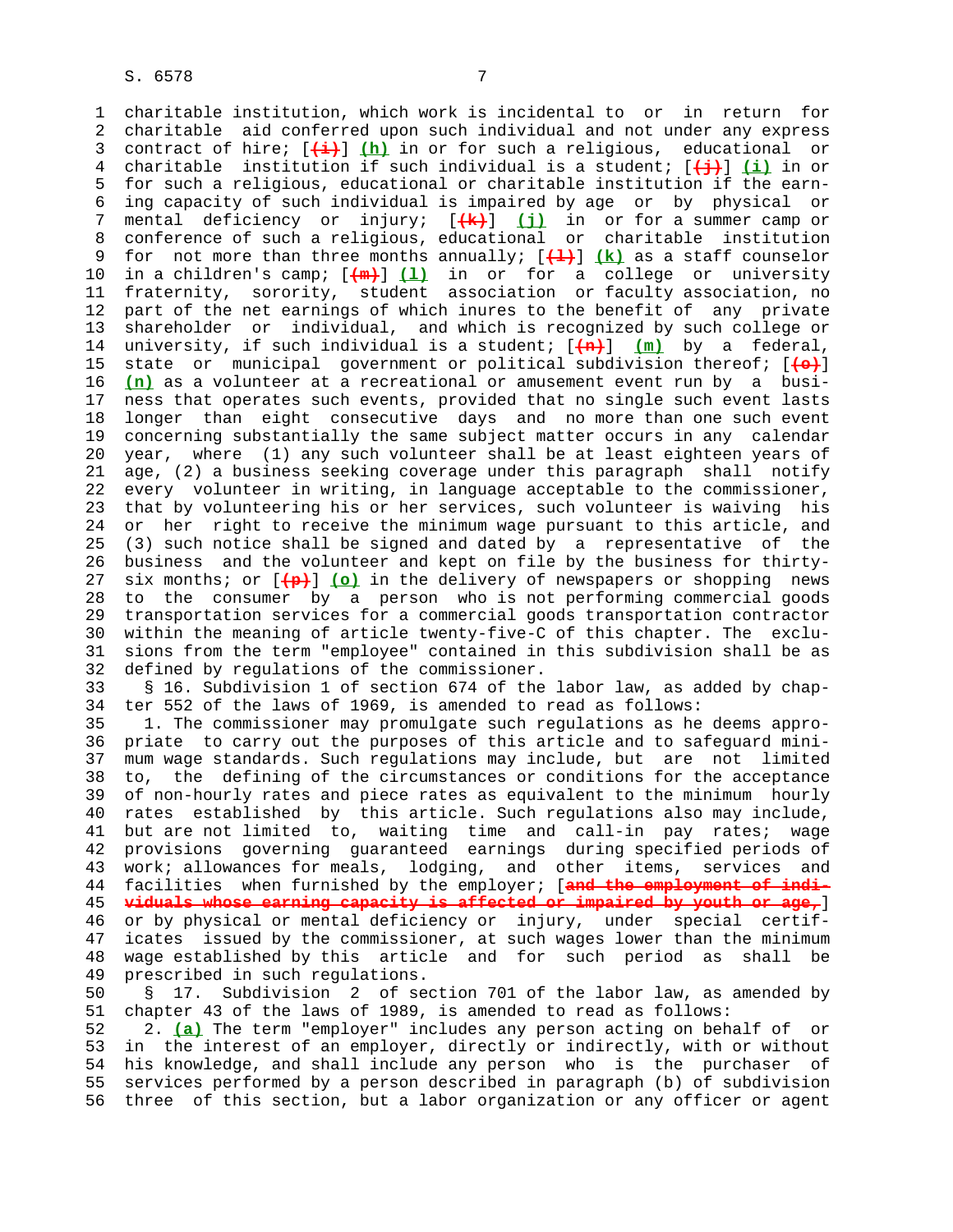| 1              | thereof shall only be considered an employer with respect to individuals |
|----------------|--------------------------------------------------------------------------|
| 2              | employed by such organization.                                           |
| 3              | (b) The term "employer" includes agricultural employers. The term        |
| $\overline{4}$ | "agricultural employer" shall mean any employer engaged in cultivating   |
| 5              | the soil or in raising or harvesting any agricultural or horticultural   |
| 6              | commodity including custom harvesting operators, and employers engaged   |
| 7              | in the business of crops, livestock and livestock products as defined in |
| 8              | section three hundred one of the agriculture and markets law, or other   |
| 9              | similar agricultural enterprises.                                        |
|                |                                                                          |
| 10             | § 18. Section 703 of the labor law is amended by adding a new undesig-   |
| 11             | nated paragraph to read as follows:                                      |
| 12             | Notwithstanding any other provision of law, for farm laborers the term   |
| 13             | "concerted activities" shall not include a right to strike or other      |
| 14             | concerted stoppage of work or slowdown.                                  |
| 15             | 19. The labor law is amended by adding a new section 704-b to read       |
| 16             | as follows:                                                              |
| 17             | § 704-b. Unfair labor practices. 1. It shall be an unfair labor prac-    |
| 18             | tice for a farm laborer or an employee organization representing farm    |
| 19             | laborers to strike any agricultural employer. The term "strike" shall    |
| 20             | mean, for the purposes of this section, any strike or other concerted    |
|                |                                                                          |
| 21             | stoppage of work or slowdown by farm laborers.                           |
| 22             | 2. It shall be an unfair labor practice for an agricultural employer     |
| 23             | to:                                                                      |
| 24             | a. lockout its laborers. The term "lockout" shall mean, for the          |
| 25             | purposes of this section, a refusal by an agricultural employer to       |
| 26             | permit farm laborers to work as a result of a dispute with such farm     |
| 27             | laborers or employee organization representing such farm laborers that   |
| 28             | affects wages, hours and other terms and conditions of employment of     |
| 29             | such farm laborers, provided, however, that a lockout shall not include  |
| 30             | a termination of employment for good cause that does not involve such    |
| 31             | laborers exercising any rights quaranteed by this article;               |
| 32             | b. refuse to continue all the terms of an expired agreement until a      |
| 33             | new agreement is negotiated;                                             |
|                |                                                                          |
| 34             | c. discourage union organization or to discourage an employee from       |
| 35             | participating in a union organizing drive, engaging in protected         |
| 36             | concerted activity, or otherwise exercising the rights quaranteed under  |
| 37             | this article.                                                            |
| 38             | 3. Nothing in this section shall be construed as to bar any proceeding   |
| 39             | brought pursuant to section seven hundred four or seven hundred five of  |
| 40             | this article.                                                            |
| 41             | § 20. Section 705 of the labor law is amended by adding a new subdivi-   |
| 42             | sion 1-a to read as follows:                                             |
| 43             | 1-a. If the choice available to the employees in a negotiating unit is   |
| 44             | limited to selecting or rejecting a single employee organization, that   |
| 45             | choice shall be ascertained by the board on the basis of dues deduction  |
| 46             | authorizations instead of by an election. In such case, the employee     |
|                |                                                                          |
| 47             | organization involved will be certified without an election if a majori- |
| 48             | ty of the employees within the unit have executed a showing dues         |
| 49             | deductions authorizations.                                               |
| 50             | 21. The labor law is amended by adding a new section 702-b to read<br>Š. |
| 51             | as follows:                                                              |
| 52             | § 702-b. Impasse resolution procedures for agricultural employers and    |
| 53             | farm laborers. 1. For purposes of this section, an impasse may be        |
| 54             | deemed to exist if the parties fail to achieve agreement by the end of a |
| 55             | forty-day period from the date of certification or recognition of an     |
|                |                                                                          |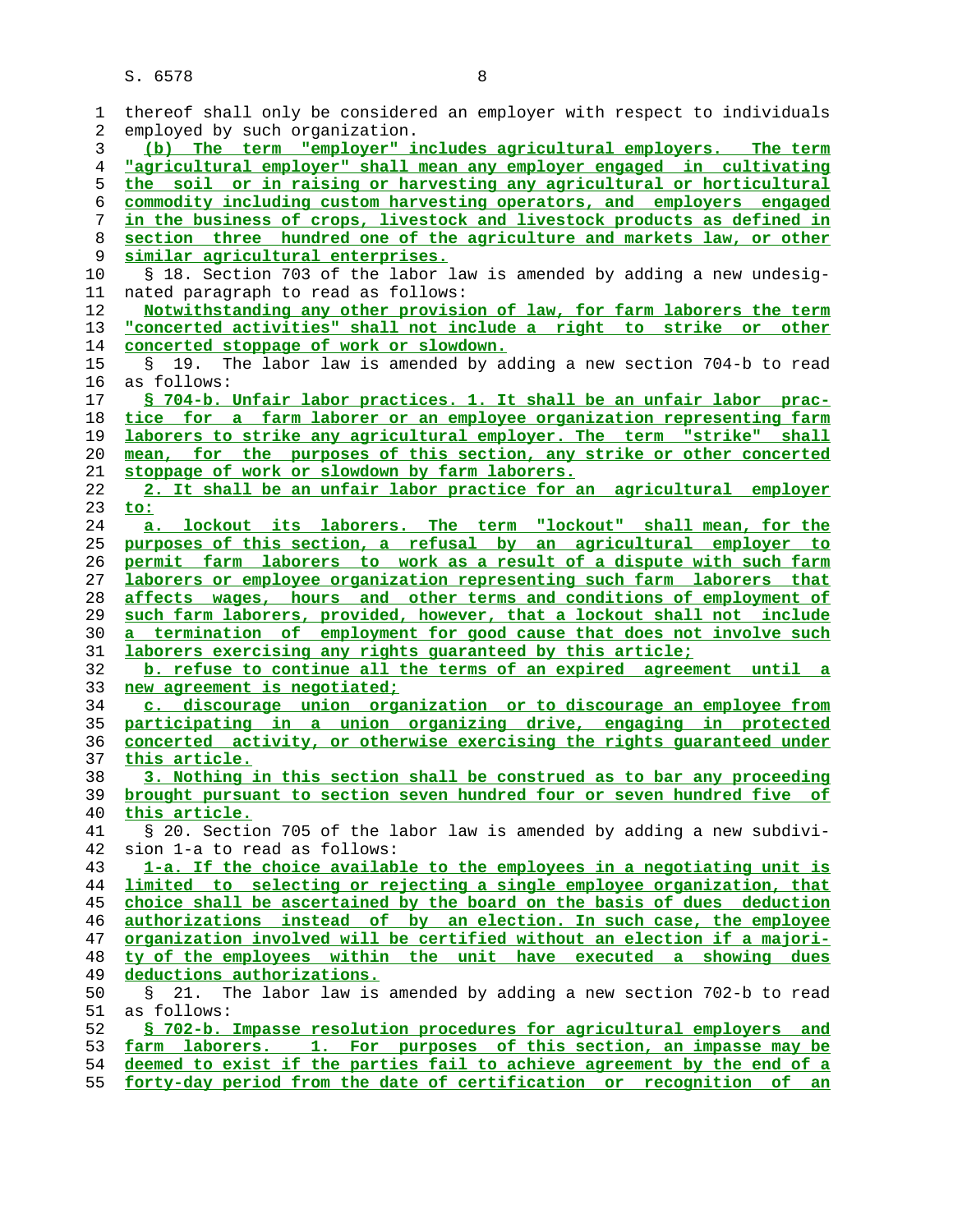| 1  | employee organization or from the expiration date of a collective               |
|----|---------------------------------------------------------------------------------|
| 2  | bargaining agreement.                                                           |
| 3  | 2. Upon impasse, agricultural employers or recognized employee organ-           |
| 4  | izations may request the board to render assistance as provided in this         |
| 5  | section. If the board determines an impasse exists in the course of             |
| 6  | collective negotiations between an agricultural employer and a recog-           |
| 7  | nized employee organization, the board shall aid the parties in effect-         |
| 8  | ing a voluntary resolution of the dispute.                                      |
| 9  | 3. On request of either party, as provided in subdivision two of this           |
| 10 | section, and in the event the board determines that an impasse exists in        |
| 11 | <u>collective negotiations between such employee organization and an agri-</u>  |
| 12 | cultural employer as to the conditions of employment of farm laborers,          |
| 13 | the board shall render assistance as follows:                                   |
| 14 | a. to assist the parties to effect a voluntary resolution of the                |
| 15 | dispute, the board shall appoint a mediator from a list of qualified            |
| 16 | persons maintained by the board;                                                |
| 17 | b. if the mediator is unable to effect settlement of the controversy            |
| 18 | within thirty days after his or her appointment, either party may peti-         |
| 19 | tion the board to refer the dispute to a neutral arbitrator;                    |
| 20 | c. upon petition of either party, the board shall refer the dispute to          |
| 21 | a neutral arbitrator as hereinafter provided;                                   |
| 22 | i. the neutral arbitrator shall be appointed jointly by the agricul-            |
| 23 | tural employer and employee organization within ten days after receipt          |
| 24 | by the board of a petition for arbitration. Each of the respective              |
| 25 | parties is to share equally the cost of the neutral arbitrator. If,             |
| 26 | within seven days after the mailing date, the parties are unable to             |
| 27 | agree upon the neutral arbitrator, the board shall submit to the parties        |
| 28 | a list of qualified, disinterested persons for the selection of a               |
| 29 | neutral arbitrator. Each party shall alternately strike from the list           |
| 30 | <u>one of the names with the order of striking determined by lot, until the</u> |
| 31 | <u>remaining one person shall be designated as the neutral arbitrator. This</u> |
| 32 | process shall be completed within five days of receipt of this list. The        |
| 33 | parties shall notify the board of the designated neutral arbitrator;            |
| 34 | ii. the neutral arbitrator shall hold hearings on all matters related           |
| 35 | to the dispute. The parties may be heard either in person, by counsel,          |
| 36 | or by other representatives, as they may respectively designate. The            |
| 37 | panel may grant more than one adjournment each for each party; provided,        |
| 38 | however, that a second request of either party and any subsequent               |
| 39 | adjournments may be granted on request of either party, provided that           |
| 40 | the party which requests the adjournment shall pay the arbitrator's fee.        |
| 41 | The parties may present, either orally or in writing, or both, state-           |
| 42 | ments of fact, supporting witnesses and other evidence, and argument of         |
| 43 | their respective positions with respect to each case. The arbitrator            |
| 44 | shall have authority to require the production of such additional               |
| 45 | evidence, either oral or written as she or he may desire from the               |
| 46 | parties and shall provide at the request of either party that a full and        |
| 47 | complete record be kept of any such hearings, the cost of such record to        |
| 48 | be borne by the requesting party. If such record is created, it shall be        |
| 49 | shared with both parties regardless of which party paid for it;                 |
| 50 | iii. the arbitrator shall make a just and reasonable determination of           |
| 51 | the matters in dispute. In arriving at such determination, the arbitra-         |
| 52 | tor shall specify the basis for her or his findings, taking into consid-        |
| 53 | eration, in addition to any factors stipulated by the parties or<br>any         |
| 54 | other relevant factors, the following:                                          |
| 55 | A. comparison of the wages, hours and conditions of employment of the           |
| 56 | employees involved in the arbitration proceeding with the wages, hours,         |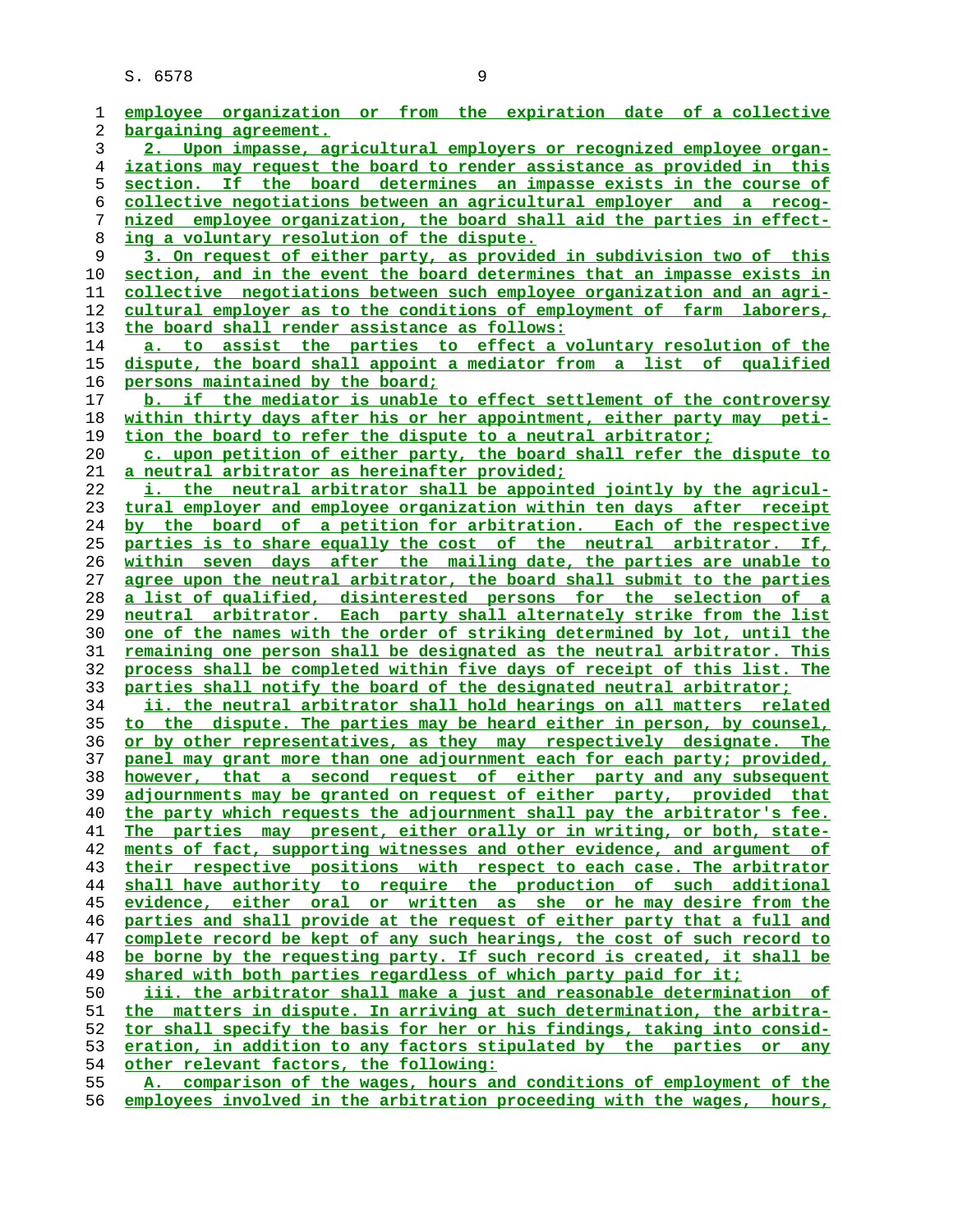| 1        | and conditions of employment of other employees performing similar                                                                             |
|----------|------------------------------------------------------------------------------------------------------------------------------------------------|
| 2        | services or requiring similar skills under similar working conditions                                                                          |
| 3        | and with other employees generally in agricultural employment in compa-                                                                        |
| 4        | <u>rable communities;</u>                                                                                                                      |
| 5        | B. the interests and welfare of the farm laborers and the financial                                                                            |
| 6        | ability of the agricultural employer to pay;                                                                                                   |
| 7        | C. comparison of peculiarities in regard to other trades or                                                                                    |
| 8        | professions, including specifically, (i) hazards of employment; (ii)                                                                           |
| 9        | physical qualifications; (iii) educational qualifications; (iv) mental                                                                         |
| 10       | <u>qualifications; (v) job training and skills;</u>                                                                                            |
| 11       | D. the terms of collective agreements negotiated between the parties                                                                           |
| 12       | in the past providing for compensation and fringe benefits; and                                                                                |
| 13       | E. the impact on the food supply and commodity pricing.                                                                                        |
| 14       | <u>iv. the determination of the neutral arbitrator shall be final and </u>                                                                     |
| 15       | binding upon the parties for the period prescribed by the arbitrator,                                                                          |
| 16       | but in no event shall such period exceed two years from the date of the                                                                        |
| 17       | <u>arbitrator's determination;</u>                                                                                                             |
| 18       | v. the determination of the public arbitration panel shall be subject                                                                          |
| 19       | to review by a court of competent jurisdiction in the manner prescribed                                                                        |
| 20       | by law.                                                                                                                                        |
| 21       | 22.<br>The labor law is amended by adding a new section 674-a to read<br>$\mathbb{S}$                                                          |
| 22       | as follows:                                                                                                                                    |
| 23       | § 674-a. Farm laborers wage board. 1. Wage board. The commissioner                                                                             |
| 24       | shall hereby convene a farm laborers wage board. The wage board shall be                                                                       |
| 25       | comprised of three members: one representative of the farm bureau, one                                                                         |
| 26       | representative of the New York State AFL-CIO and one member appointed by                                                                       |
| 27       | the commissioner, who shall be selected from the general public and                                                                            |
| 28       | designated as chairperson. The wage board shall hold its first hearing                                                                         |
| 29       | no later than March first, two thousand twenty. The members of the                                                                             |
| 30       | board shall not receive a salary or other compensation, but shall be                                                                           |
| 31       | paid actual and necessary traveling expenses while engaged in the                                                                              |
| 32       | performance of their duties.                                                                                                                   |
| 33       | 2. Organization. Two-thirds of the members of the board shall consti-                                                                          |
| 34       | tute a quorum. The chairperson may from time to time formulate rules                                                                           |
| 35       | governing the manner in which the wage board shall function and perform                                                                        |
| 36       | <u>its duties under this article.</u>                                                                                                          |
| 37       | 3. Powers. The wage board shall have power to conduct public hearings.                                                                         |
| 38       | The board may also consult with agricultural employers and farm labor-                                                                         |
| 39       | ers, and their respective representatives, in the occupation or occupa-                                                                        |
| 40       | tions involved, and with such other persons, including the commissioner                                                                        |
| 41       | and the commissioner of agriculture and markets, as it shall determine.                                                                        |
| 42       | The board shall also have power to administer oaths and to require by                                                                          |
| 43       | subpoena the attendance and testimony of witnesses, and the production                                                                         |
| 44       | of all books, records, and other evidence relative to any matters under                                                                        |
| 45       | inquiry. Such subpoenas shall be signed and issued by the chairperson of                                                                       |
| 46       | the board and shall be served and have the same effect as if issued out                                                                        |
| 47       | of the supreme court. The board shall have power to cause depositions of                                                                       |
| 48       | witnesses residing within or without the state to be taken in the manner                                                                       |
| 49       | prescribed for like depositions in civil actions in the supreme court.                                                                         |
| 50       | The board shall not be bound by common law or statutory rules of proce-                                                                        |
| 51       | <u>dure or evidence.</u>                                                                                                                       |
| 52       | 4. Public hearings. Within forty-five days of the appointment of the                                                                           |
| 53       | wage board, the board shall conduct public hearings. The wage board<br>shall only meet within the state and must hold at least three hearings  |
| 54       |                                                                                                                                                |
|          |                                                                                                                                                |
| 55<br>56 | at which the public will be afforded an opportunity to provide comments.<br>At least one Spanish language interpreter shall be present at each |